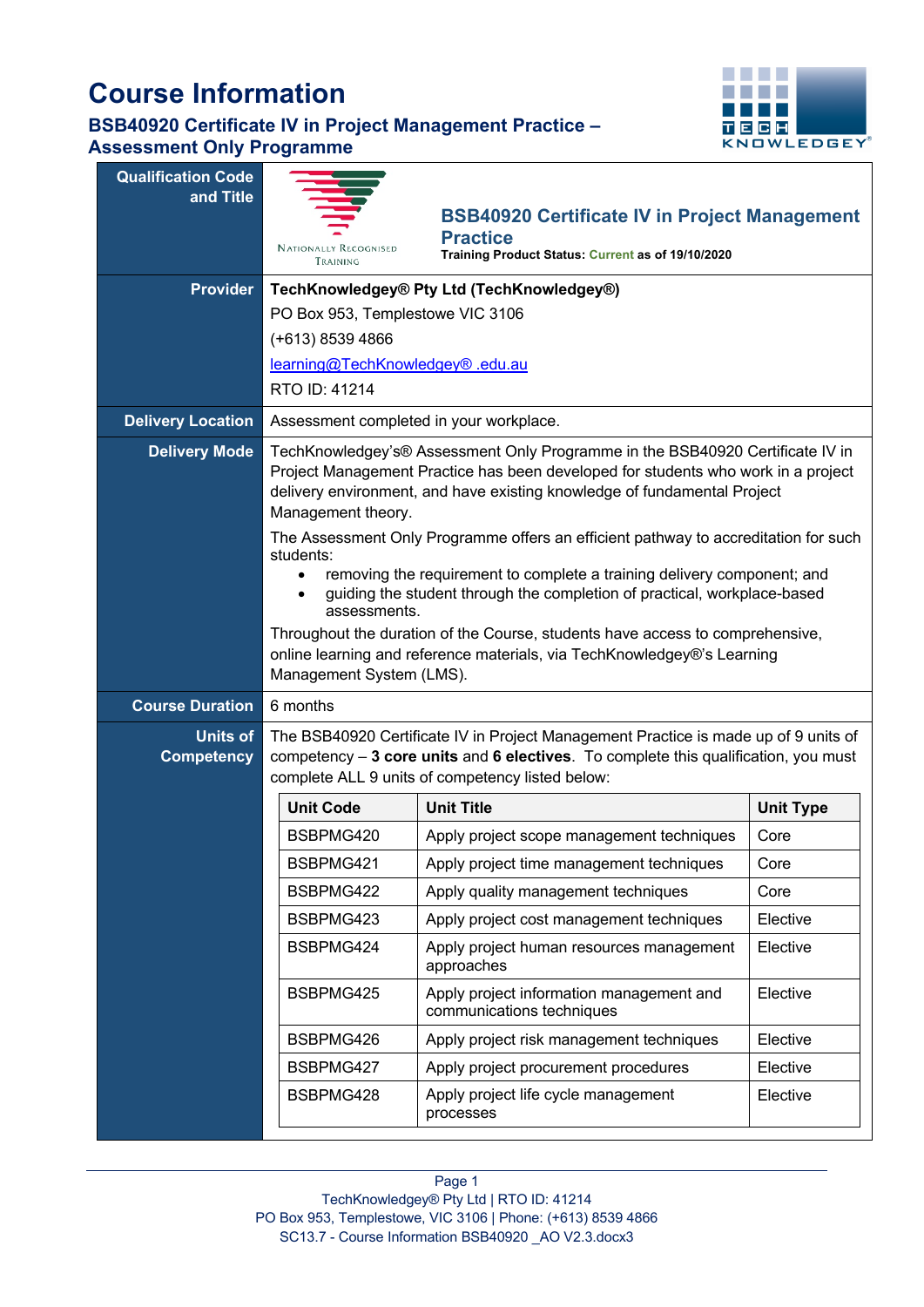

| <b>Entry requirements</b>                      | There are no pre-requisites for this qualification, or any of the units of competency<br>contained within it. However, TechKnowledgey® requires that students:                                                                                                |  |  |  |
|------------------------------------------------|---------------------------------------------------------------------------------------------------------------------------------------------------------------------------------------------------------------------------------------------------------------|--|--|--|
|                                                | have completed year 12 or equivalent;<br>ш                                                                                                                                                                                                                    |  |  |  |
|                                                | are over the age of 18;<br>ш                                                                                                                                                                                                                                  |  |  |  |
|                                                |                                                                                                                                                                                                                                                               |  |  |  |
|                                                | are capable and have a suitable level of language, literacy and numeracy to<br>complete the course requirements, with or without the additional support<br>which TechKnowledgey® is able to provide;                                                          |  |  |  |
|                                                | are capable of proceeding directly to the summative assessments, without the<br>ш<br>need for training;                                                                                                                                                       |  |  |  |
|                                                | currently occupy a role relevant to the course, and the subject-area of the<br>ш<br>qualification;                                                                                                                                                            |  |  |  |
|                                                | are currently employed at a workplace suitable for undertaking the<br>ш<br>assessments, and where the required resources are available;                                                                                                                       |  |  |  |
|                                                | have received your employer's commitment to support you and your<br>ш<br>Workplace Project Mentor (WPM) throughout the duration of the course; and                                                                                                            |  |  |  |
|                                                | have received your WPM's commitment to support you in completing the<br>E<br>workplace-based assessments.                                                                                                                                                     |  |  |  |
|                                                | Please note: If you are not currently employed at a suitable workplace, you can<br>complete your assessments within TechKnowledgey's® simulated workplace, through<br>our LMS.                                                                                |  |  |  |
| <b>Recognition of</b><br><b>Prior Learning</b> | Recognition of Prior Learning (RPL) is available and all students are offered the<br>opportunity to participate in RPL upon application.                                                                                                                      |  |  |  |
|                                                | RPL is a process where skills and knowledge that you have gained through work and<br>life experience and other unrecognised training can be formally recognised.                                                                                              |  |  |  |
|                                                | RPL is recommended as an option where individuals have been working in a relevant<br>job role for at least 2 years.                                                                                                                                           |  |  |  |
|                                                | Details of the RPL Process are set out in TechKnowledgey®'s Student Handbook.                                                                                                                                                                                 |  |  |  |
|                                                | Fees applicable for RPL are as follows:                                                                                                                                                                                                                       |  |  |  |
|                                                | \$100.00 Application fee, upon submitting the RPL Application Form; and                                                                                                                                                                                       |  |  |  |
|                                                | \$350.00 per unit of competency to complete the RPL process.                                                                                                                                                                                                  |  |  |  |
|                                                | Your RPL fees will be calculated based on the number of units you are applying for,<br>and there is also an application fee for each application. So, please ensure you apply<br>for all of your intended units together, to avoid multiple application fees. |  |  |  |
|                                                | If you are applying for some units by RPL, and completing the remaining units through<br>normal assessment, your course fees will be adjusted on a per-unit basis, to reflect<br>the number of units completed via RPL.                                       |  |  |  |
|                                                | For more information about submitting an application for RPL, contact our head office.                                                                                                                                                                        |  |  |  |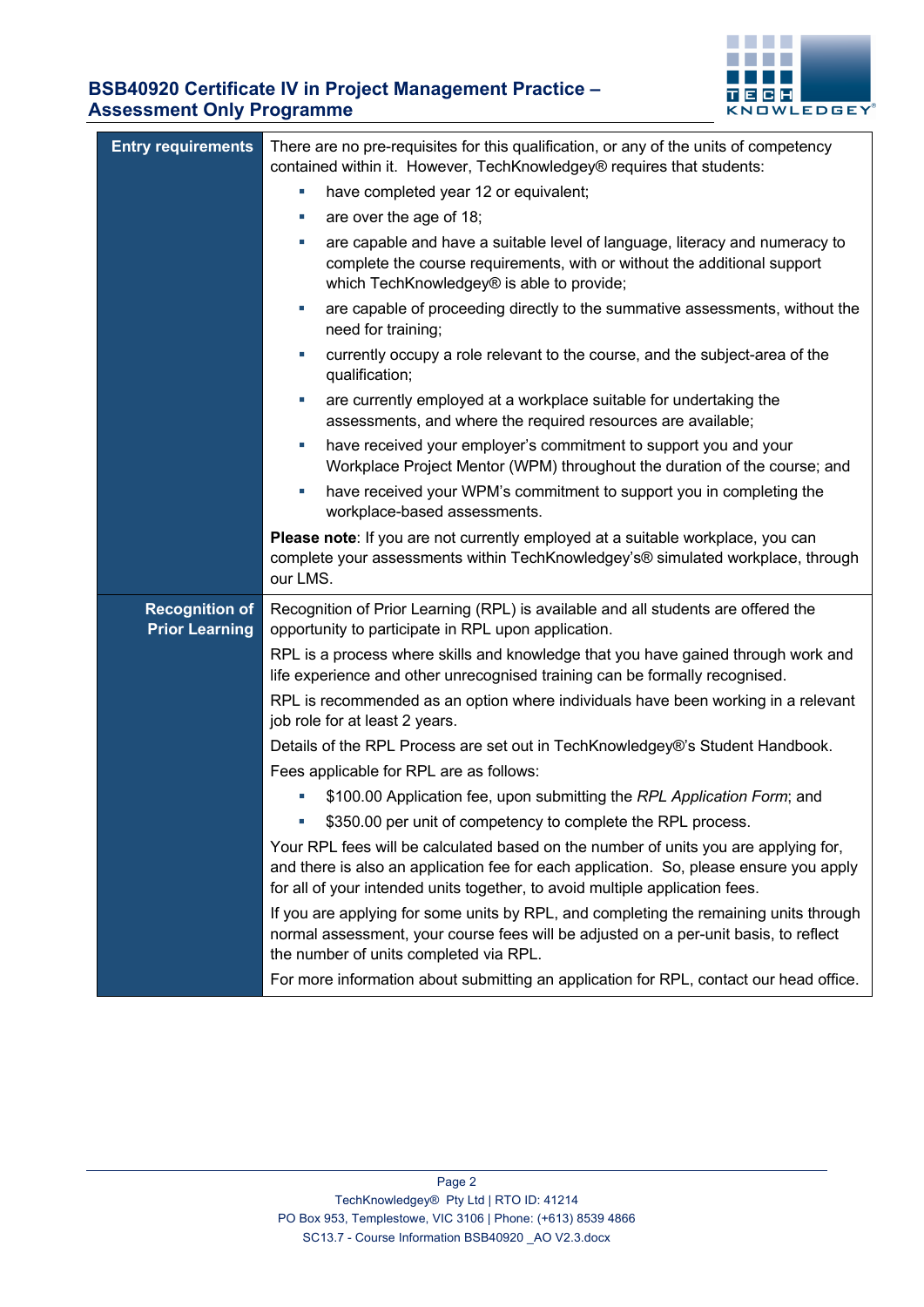

| <b>Course Credit</b> | Course Credit is a formal mechanism for recognising previous studies completed, for<br>the purpose of reducing the number of units which must be completed in your current<br>qualification.<br>All students are offered the opportunity to apply for Course Credit upon application. A<br>student can access Course Credit, by completing the Credit Application Form and<br>submitting relevant supporting documents. You will be advised in writing of the outcome<br>of your credit application. |  |  |  |
|----------------------|------------------------------------------------------------------------------------------------------------------------------------------------------------------------------------------------------------------------------------------------------------------------------------------------------------------------------------------------------------------------------------------------------------------------------------------------------------------------------------------------------|--|--|--|
|                      | In some cases, credits may lead to a reduction in the course fees, as there is less work<br>involved in delivering your course. Any reduction in fees will be advised to you in writing.                                                                                                                                                                                                                                                                                                             |  |  |  |
|                      | More details regarding Course Credit are provided in the Student Handbook and<br>Credit Policy & Procedures. For any additional questions regarding Course Credit,<br>please contact us to discuss further.                                                                                                                                                                                                                                                                                          |  |  |  |
| <b>Pathways</b>      | <b>Pathways into the qualification</b>                                                                                                                                                                                                                                                                                                                                                                                                                                                               |  |  |  |
|                      | Preferred pathways for students considering this qualification include:                                                                                                                                                                                                                                                                                                                                                                                                                              |  |  |  |
|                      | completion of a Certificate III level qualification from the BSB Training<br>ш<br>Package; or                                                                                                                                                                                                                                                                                                                                                                                                        |  |  |  |
|                      | vocational experience in project-based work.                                                                                                                                                                                                                                                                                                                                                                                                                                                         |  |  |  |
|                      | <b>Pathways from the qualification</b>                                                                                                                                                                                                                                                                                                                                                                                                                                                               |  |  |  |
|                      | After achieving this qualification students may, in order to progress within project<br>management, undertake:                                                                                                                                                                                                                                                                                                                                                                                       |  |  |  |
|                      | BSB50820 Diploma of Project Management.<br>L.                                                                                                                                                                                                                                                                                                                                                                                                                                                        |  |  |  |
| <b>Learning</b>      | Throughout the period of the course duration, students are required to complete a                                                                                                                                                                                                                                                                                                                                                                                                                    |  |  |  |
| <b>Arrangements</b>  | minimum of 7 hours of independent study each week.                                                                                                                                                                                                                                                                                                                                                                                                                                                   |  |  |  |
|                      | Independent study will consist of students:                                                                                                                                                                                                                                                                                                                                                                                                                                                          |  |  |  |
|                      | reading the online materials;<br>×.                                                                                                                                                                                                                                                                                                                                                                                                                                                                  |  |  |  |
|                      | discussing their work with their trainer/ assessor, Workplace Project Mentor,<br>×.<br>project stakeholders and other students; and                                                                                                                                                                                                                                                                                                                                                                  |  |  |  |
|                      | working as part of a group to develop their workplace-based Action Learning<br>Projects.                                                                                                                                                                                                                                                                                                                                                                                                             |  |  |  |
|                      | Access to all learning and reference materials is available to students through<br>TechKnowledgey®'s Learning Management System (LMS).                                                                                                                                                                                                                                                                                                                                                               |  |  |  |
|                      | Throughout the enrolment period, students will be supported in developing their Action<br>Learning Projects - and their project management knowledge and skills - by an<br>assigned Workplace Project Mentor, as described below.                                                                                                                                                                                                                                                                    |  |  |  |
|                      | Students can also access support from their trainer/ assessor throughout this time, via<br>phone or messaging within the LMS, if they have any questions about their learning,<br>project work or assessment tasks.                                                                                                                                                                                                                                                                                  |  |  |  |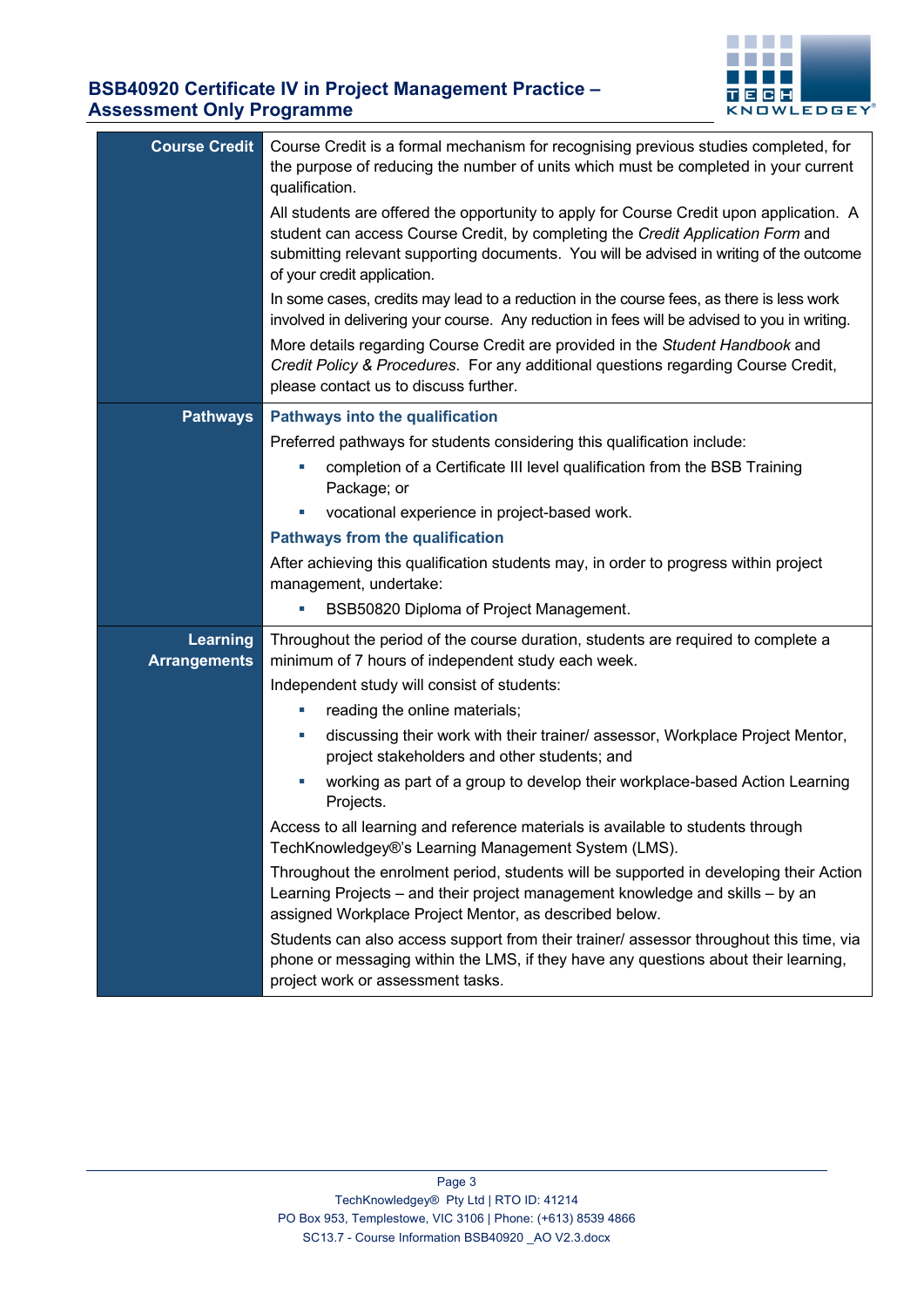

|    | Workplace<br><b>Involvement</b> | TechKnowledgey® will work with the relevant workplace manager (e.g. Learning &<br>Development Coordinator):                                                                                                                                                                                                                                                                                                                             |  |  |  |
|----|---------------------------------|-----------------------------------------------------------------------------------------------------------------------------------------------------------------------------------------------------------------------------------------------------------------------------------------------------------------------------------------------------------------------------------------------------------------------------------------|--|--|--|
|    |                                 | at Pre-Enrolment, to confirm -<br>ш                                                                                                                                                                                                                                                                                                                                                                                                     |  |  |  |
|    |                                 | the relevance of the student's current role to the course and the<br>$\circ$<br>qualification;                                                                                                                                                                                                                                                                                                                                          |  |  |  |
|    |                                 | the suitability and availability of required workplace resources for the<br>$\circ$<br>course;                                                                                                                                                                                                                                                                                                                                          |  |  |  |
|    |                                 | the employer's commitment to support the student and the Workplace<br>$\circ$<br>Project Mentor (WPM), as they participate in workplace-based<br>assessment;                                                                                                                                                                                                                                                                            |  |  |  |
|    |                                 | at Enrolment, to -<br>×.                                                                                                                                                                                                                                                                                                                                                                                                                |  |  |  |
|    |                                 | review workplace needs; and<br>$\circ$                                                                                                                                                                                                                                                                                                                                                                                                  |  |  |  |
|    |                                 | during the course of the student's enrolment, to -<br>ш                                                                                                                                                                                                                                                                                                                                                                                 |  |  |  |
|    |                                 | facilitate communication between the WPM, the employer and the<br>$\circ$<br>student, where required.                                                                                                                                                                                                                                                                                                                                   |  |  |  |
|    |                                 | TechKnowledgey® will work with the nominated Workplace Project Mentor (WPM):                                                                                                                                                                                                                                                                                                                                                            |  |  |  |
|    |                                 | at the start of Enrolment, to confirm -<br>×.                                                                                                                                                                                                                                                                                                                                                                                           |  |  |  |
|    |                                 | the WPM's commitment to support the student, as they undertake<br>$\circ$<br>their assessments; and                                                                                                                                                                                                                                                                                                                                     |  |  |  |
|    |                                 | during the course of the student's enrolment, to $-$<br>L.                                                                                                                                                                                                                                                                                                                                                                              |  |  |  |
|    |                                 | facilitate communication between the WPM, the employer and the<br>$\circ$<br>student, where required.                                                                                                                                                                                                                                                                                                                                   |  |  |  |
|    |                                 | Throughout the course of the student's enrolment, the WPM will:                                                                                                                                                                                                                                                                                                                                                                         |  |  |  |
| L. |                                 | oversee the development of the student's workplace-based Action Learning<br>Project (ALP);                                                                                                                                                                                                                                                                                                                                              |  |  |  |
|    |                                 | offer advice and assistance, where required, regarding development of the<br>×.<br>ALP; and                                                                                                                                                                                                                                                                                                                                             |  |  |  |
|    |                                 | provide Third Party Observation Reports to TechKnowledgey®, confirming the<br>×.<br>relevance and consistency of skills demonstrated in the workplace by the<br>student.                                                                                                                                                                                                                                                                |  |  |  |
|    |                                 | The WPM will complete and sign the relevant Third Party Observation Report for each<br>unit undertaken by the student. The student will include the Third Party Observation<br>Report with their submission of the completed Performance Evidence Assessment<br>Tool (PEAT) report for the unit. (The student may wish to show the completed PEAT<br>report to their WPM, prior to finalisation of the Third Party Observation Report.) |  |  |  |
|    |                                 | The Third Party Observation Report will be used as supplementary evidence, as only<br>the qualified assessor will make a decision on competency for the unit. However, the<br>assessor will use the Third Party Observation Report as evidence to support this<br>decision.                                                                                                                                                             |  |  |  |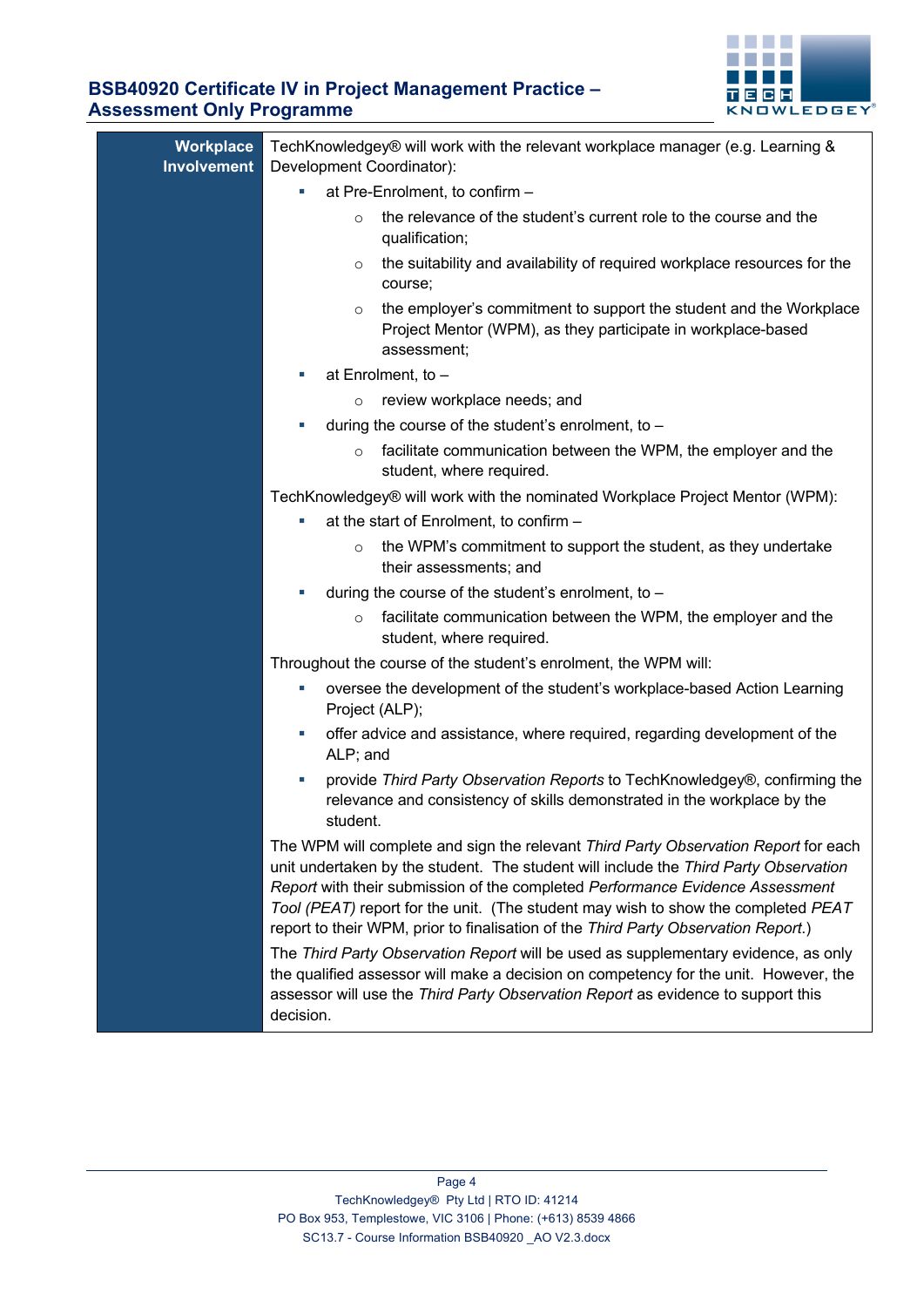#### **CONTRACTOR THE R** TECH **KNOWLEDGEY**

| <b>Additional Support</b> | Enrolment Forms and the Language, Literacy and Numeracy (LLN)<br>L,                                                                                                                                                                                                                                                                                                                                                                                                                                                                                                                                                                   |  |
|---------------------------|---------------------------------------------------------------------------------------------------------------------------------------------------------------------------------------------------------------------------------------------------------------------------------------------------------------------------------------------------------------------------------------------------------------------------------------------------------------------------------------------------------------------------------------------------------------------------------------------------------------------------------------|--|
|                           | Assessment are to be reviewed by the trainer/ assessor, to identify if the<br>student has indicated they require any additional support.                                                                                                                                                                                                                                                                                                                                                                                                                                                                                              |  |
|                           | Disability, learning, English language, literacy and numeracy needs will all be<br>ш<br>considered at the point of application, to assess individual needs.                                                                                                                                                                                                                                                                                                                                                                                                                                                                           |  |
|                           | Individual needs may also be identified verbally or in written correspondence<br>ш<br>during the Pre-Enrolment and Enrolment processes, or first weeks of training.                                                                                                                                                                                                                                                                                                                                                                                                                                                                   |  |
|                           | Where individual support needs have been identified, the trainer/ assessor will<br>ш<br>further discuss the needs with the student, to identify how TechKnowledgey®<br>can support the student. An individual support plan may be developed to<br>assist the student through the course. Or, the student may be referred to an<br>external service, for support before enrolment - this might be for English<br>language courses, employment support, lower level or more suitable<br>qualifications delivered by other providers. In some cases, the course may<br>not be deemed suitable for a student, and the enrolment declined. |  |
|                           | A student may not be offered a place for enrolment, if the RTO is not able to<br>ш<br>support the student in the course.                                                                                                                                                                                                                                                                                                                                                                                                                                                                                                              |  |
|                           | An individual support plan may be developed to outline the support required for the<br>student, which may include:                                                                                                                                                                                                                                                                                                                                                                                                                                                                                                                    |  |
|                           | Additional one-on-one support from the trainer/ assessor (such as additional<br>ш<br>meetings, phone calls or emails).                                                                                                                                                                                                                                                                                                                                                                                                                                                                                                                |  |
|                           | Adjustments to the way reference resources are accessed or provided.<br>ш                                                                                                                                                                                                                                                                                                                                                                                                                                                                                                                                                             |  |
|                           | Adjustments to the way assessments are to be conducted, or extra time for<br>×.<br>assessments - e.g. verbal responses instead of written.                                                                                                                                                                                                                                                                                                                                                                                                                                                                                            |  |
|                           | Linking with additional resources in the community.<br>×.                                                                                                                                                                                                                                                                                                                                                                                                                                                                                                                                                                             |  |
| <b>Assessment</b>         | Assessment is conducted through a variety of assessment methods including:                                                                                                                                                                                                                                                                                                                                                                                                                                                                                                                                                            |  |
| <b>Arrangements</b>       | Product-based methods, including completion of -                                                                                                                                                                                                                                                                                                                                                                                                                                                                                                                                                                                      |  |
|                           | Case Study Reports, capturing planning and implementation details<br>$\circ$<br>relevant to the scenario presented, focus area for the Unit, and stage<br>in the project lifecycle;                                                                                                                                                                                                                                                                                                                                                                                                                                                   |  |
|                           | individual Performance Evidence Assessment Tools (PEATs), which<br>$\circ$<br>relate to the Action Learning Project work undertaken in a group at<br>the student's workplace, and in consultation with a nominated<br>Workplace Project Mentor (WPM);                                                                                                                                                                                                                                                                                                                                                                                 |  |
|                           | Third party evidence, including WPM confirmation of consistent workplace<br>×<br>performance, as part of the Action Learning Project (provided through Third<br>Party Observation Reports); and                                                                                                                                                                                                                                                                                                                                                                                                                                       |  |
|                           | Questioning, including completion of written activities, Knowledge Evidence<br>×<br>Assessment Tools (KEATs).                                                                                                                                                                                                                                                                                                                                                                                                                                                                                                                         |  |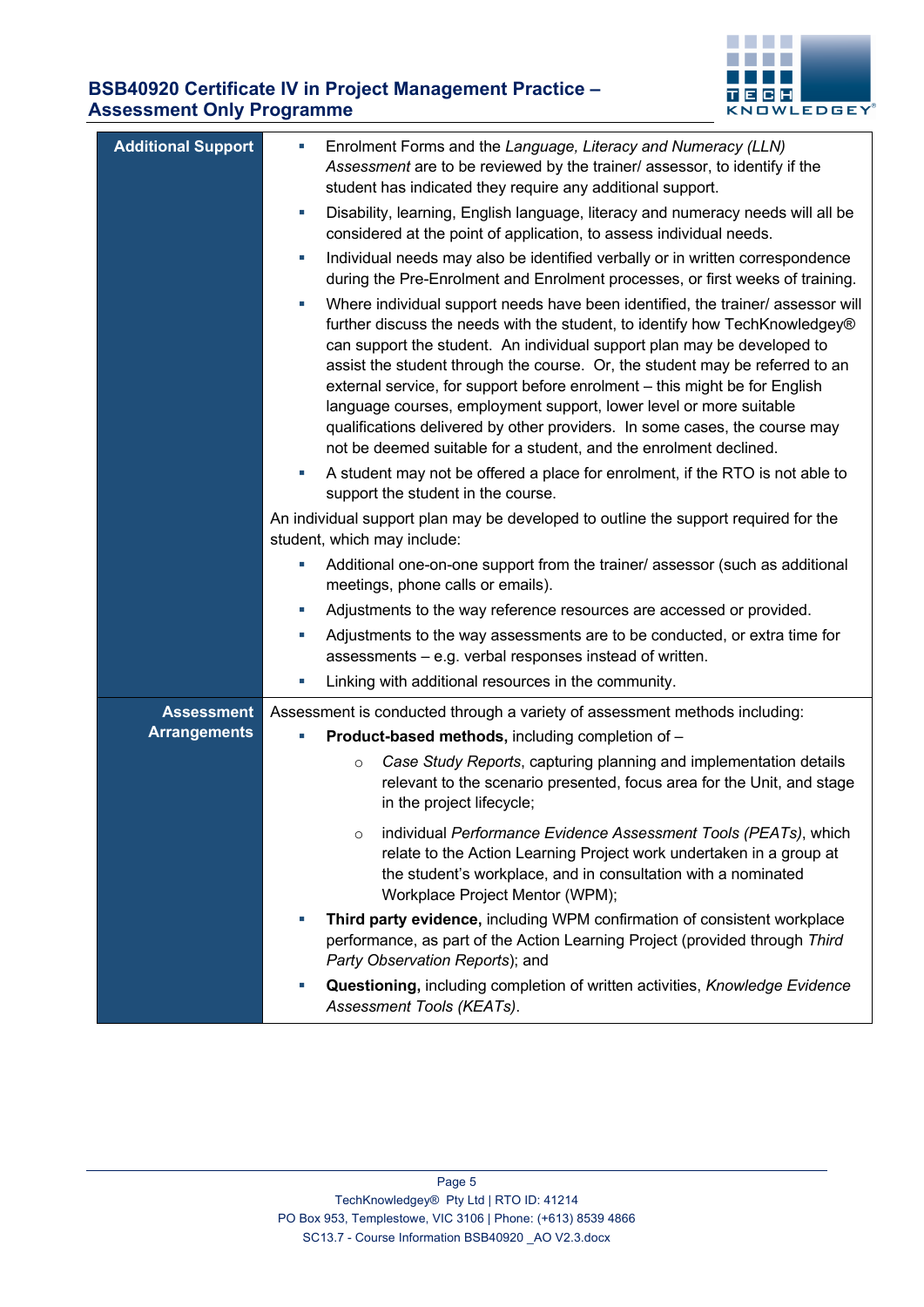

| <b>Resource</b><br><b>Requirements</b> | For accessing reference and assessment materials hosted on TechKnowledgey®'s<br>LMS, students require:                                                                 |  |  |  |  |
|----------------------------------------|------------------------------------------------------------------------------------------------------------------------------------------------------------------------|--|--|--|--|
|                                        | a tablet, laptop or PC for accessing and uploading content;<br>ш                                                                                                       |  |  |  |  |
|                                        | a reliable Internet connection; and<br>ш                                                                                                                               |  |  |  |  |
|                                        | compatible browser software.<br>ш                                                                                                                                      |  |  |  |  |
|                                        | For completing assessments in the Assessment Only Programme, students require:                                                                                         |  |  |  |  |
|                                        | access to workplace documentation, including policies and procedures; and<br>ш                                                                                         |  |  |  |  |
|                                        | the ability to plan and implement a workplace-based Action Learning Project<br>×.<br>in a group.                                                                       |  |  |  |  |
|                                        | These requirements are communicated to both students and their employer<br>organisations upon enrolment into the course.                                               |  |  |  |  |
| <b>Costs</b>                           | The Course fees for completing all 9 units, are \$1,485.00 per student, made up of the<br>following components:                                                        |  |  |  |  |
|                                        | \$150.00 application assessment fee (non-refundable);<br>ш                                                                                                             |  |  |  |  |
|                                        | \$350.00 enrolment fee (non-refundable); and<br>ш                                                                                                                      |  |  |  |  |
|                                        | \$985.00 balance of fees.<br>ш                                                                                                                                         |  |  |  |  |
|                                        | There is no GST applicable for Nationally Recognised Training.                                                                                                         |  |  |  |  |
|                                        | <b>Student Payment Plan</b>                                                                                                                                            |  |  |  |  |
|                                        | Where students are paying their own course fees, they are charged at the following<br>milestones:                                                                      |  |  |  |  |
|                                        | \$500.00 on application (application assessment fee and enrolment fee<br>L.<br>charged together); and                                                                  |  |  |  |  |
|                                        | the balance charged in 3 instalments of \$328.33, on a monthly basis<br>×.<br>thereafter.                                                                              |  |  |  |  |
|                                        | More details are provided in the Appendix. A. Course Pre-Payment Calculator<br>×.<br>and Schedule                                                                      |  |  |  |  |
|                                        | Please note that, where a student's course application is not successful, we will refund<br>in full the enrolment fee.                                                 |  |  |  |  |
|                                        | Individuals enrolling in this course can pay the course fees by Credit Card direct debit.                                                                              |  |  |  |  |
|                                        | Employers enrolling students in this course can pay course fees on receipt of invoice<br>by EFT, Credit Card direct debit, cheque, or cash. Invoice terms are 14 days. |  |  |  |  |
|                                        | Additional costs which may be incurred in connection with this course include:                                                                                         |  |  |  |  |
|                                        | After 3 unsuccessful submission attempts for an assessment piece, a<br>L.<br>Reassessment Fee will be chargeable (\$350.00 per unit, ex GST).                          |  |  |  |  |
|                                        | Reissuance of a certification document, e.g. qualification/ statement of<br>×<br>attainment (\$50.00 per document, ex GST).                                            |  |  |  |  |
|                                        | Extensions to enrolment period (\$200.00 ex GST for a 2-month extension,<br>ш<br>and \$500.00 ex GST for a 6-month extension).                                         |  |  |  |  |
|                                        | RPL assessment alternative option can be completed at the following costs:                                                                                             |  |  |  |  |
|                                        | \$100.00 per RPL application; and<br>×.                                                                                                                                |  |  |  |  |
|                                        | \$350.00 per Unit of Competency, to complete the RPL process.<br>×.                                                                                                    |  |  |  |  |
|                                        | There is no charge for Credit Transfer applications.                                                                                                                   |  |  |  |  |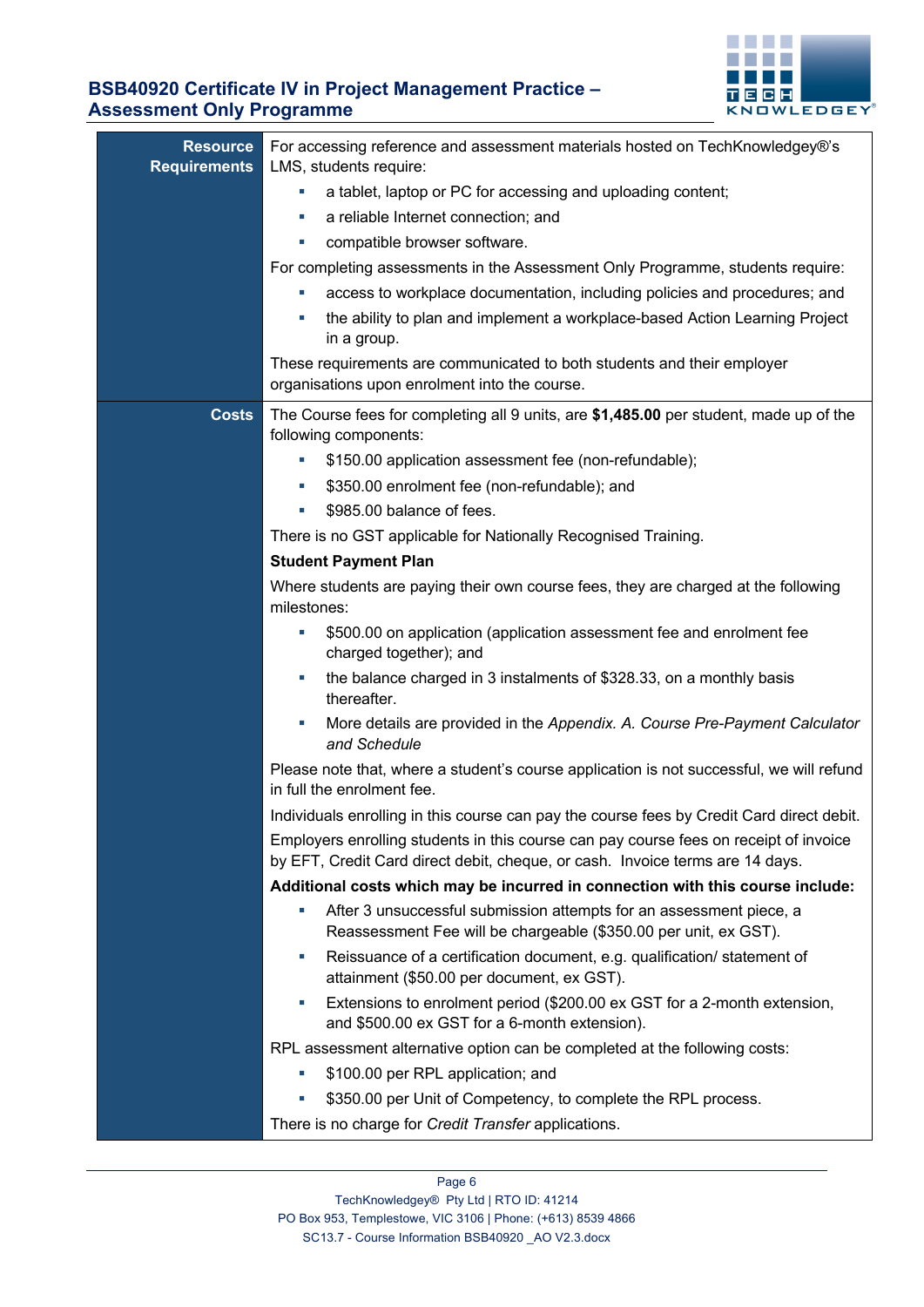

| <b>How to Apply/ Enrol</b> | The Pre-Enrolment and Enrolment processes for this course are made up of the<br>following steps.                                                                                          |                                                                                                                               |  |  |
|----------------------------|-------------------------------------------------------------------------------------------------------------------------------------------------------------------------------------------|-------------------------------------------------------------------------------------------------------------------------------|--|--|
|                            | <b>Pre-Enrolment process</b>                                                                                                                                                              |                                                                                                                               |  |  |
|                            | Student enquires about the course.<br>1)                                                                                                                                                  |                                                                                                                               |  |  |
|                            | 2)                                                                                                                                                                                        | TechKnowledgey® sends Course Introduction email including the Course<br>Outline, Student Handbook and Course Induction Video. |  |  |
|                            |                                                                                                                                                                                           | 3) Student provides up-to-date CV.                                                                                            |  |  |
|                            | 4)                                                                                                                                                                                        | Student completes the written Language, Literacy & Numeracy (LLN)<br>Assessment.                                              |  |  |
|                            | 5)                                                                                                                                                                                        | Student undertakes Zoom/ Phone Interview and Oral LLN component.                                                              |  |  |
|                            | 6)                                                                                                                                                                                        | Student gains workplace approval for enrolment.                                                                               |  |  |
|                            | 7)                                                                                                                                                                                        | TechKnowledgey® assesses student's application.                                                                               |  |  |
|                            |                                                                                                                                                                                           | <b>Enrolment process</b>                                                                                                      |  |  |
|                            | Student completes online enrolment form, including AVETMISS details and<br>8)<br>USI declaration.                                                                                         |                                                                                                                               |  |  |
|                            |                                                                                                                                                                                           | 9) Student is enrolled in course and sent LMS login details.                                                                  |  |  |
|                            |                                                                                                                                                                                           | 10) Student secures agreement from Workplace Project Mentor.                                                                  |  |  |
|                            |                                                                                                                                                                                           | 11) Student commences course.                                                                                                 |  |  |
|                            | The Pre-Enrolment and Enrolment processes for this course are fully described for<br>prospective students in an overview flowchart and detailed presentation, in the<br>Student Handbook. |                                                                                                                               |  |  |
| <b>Contact Details</b>     |                                                                                                                                                                                           | Any questions about this course can be directed to:                                                                           |  |  |
|                            | <b>Tor Hansen - Managing Director</b>                                                                                                                                                     |                                                                                                                               |  |  |
|                            | <b>TechKnowledgey® Pty Ltd</b>                                                                                                                                                            |                                                                                                                               |  |  |
|                            |                                                                                                                                                                                           | PO Box 953, Templestowe VIC 3106                                                                                              |  |  |
|                            | (+613) 8539 4866                                                                                                                                                                          |                                                                                                                               |  |  |
|                            | learning@TechKnowledgey® .edu.au                                                                                                                                                          |                                                                                                                               |  |  |

*This Course Information document should be read in conjunction with TechKnowledgey®'s Student Handbook.*